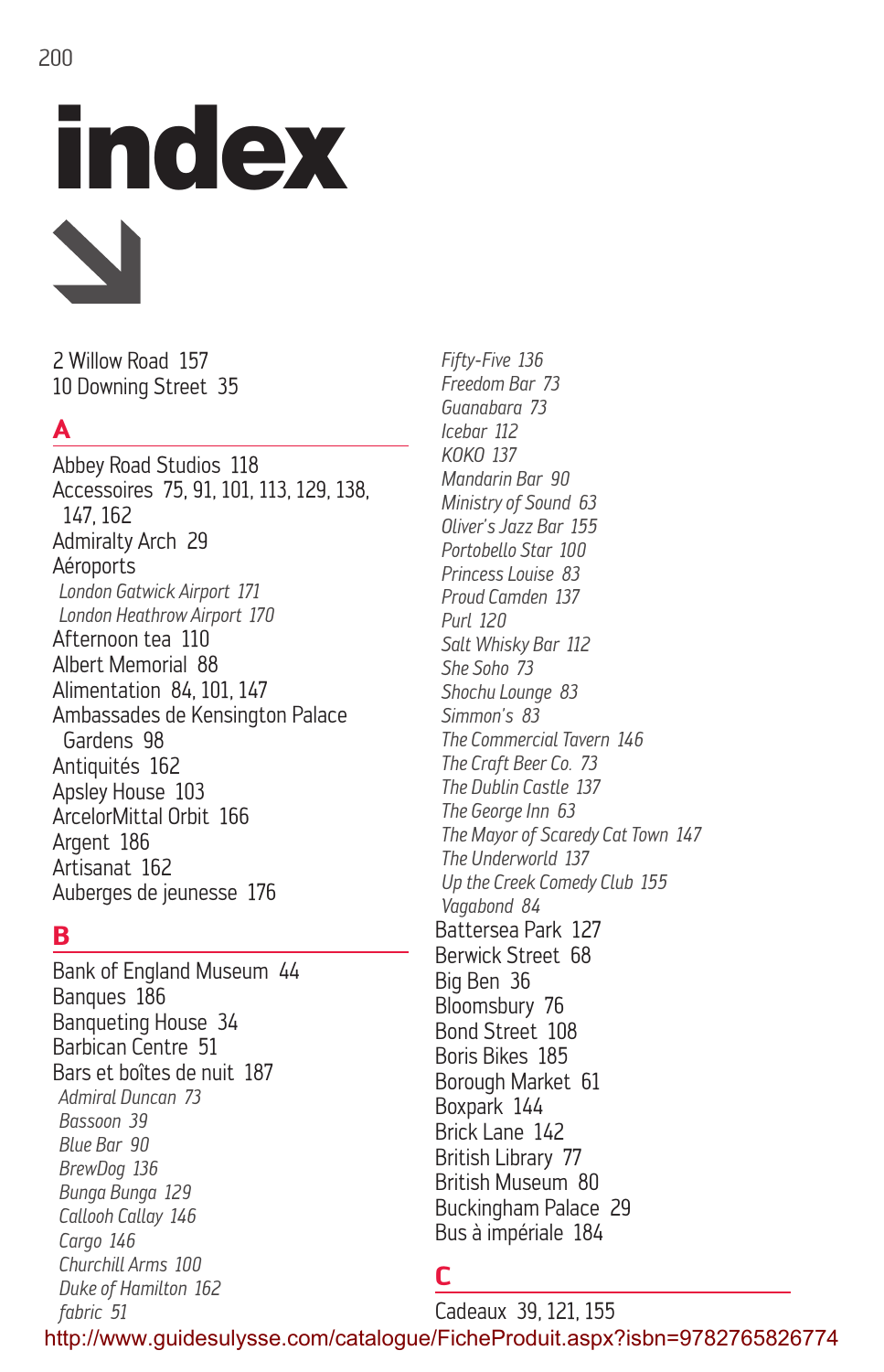Cadogan Hall 91 Camden Market 135 Camden Town 130 Cenotaph, The 35 Centres commerciaux 51, 63 Charles Dickens Museum 81 Cheesegrater 40 Chelsea 122 Chelsea Flower Show 195 Chelsea Physic Garden 126 Chinatown 68 Churchill Museum 33 Churchill War Rooms 33 City Hall 48 City of London 40 City of London Festival 195 Climat 187 Clink Prison Museum 59 Columbia Road Flower Market 142 Confiseries 75, 155 Corbeaux 46 Coronation Chair 37 Covent Garden 64 Covent Garden Piazza 69 Cricket 192 Cutty Sark 148

## **D**

Décalage horaire 187 Dennis Severs' House 144 Déplacements 182 Diana, princesse du peuple 97 Diana, Princess of Wales Memorial Playground 96 Discover Greenwich Visitor Centre 149 Disquaires 75, 147

#### **E**

East Cemetery 160 East End 139 Éclectique 101, 147

## **F**

Fan Museum, The 153 **Festivals et événements** 194

*Chelsea Flower Show 195 City of London Festival 195 Field Day 195*

*Guy Fawkes Night 197 London Fashion Week 194, 196 London Film Festival 196 London Marathon 194 London Restaurant Festival 196 New Year's Day Parade 194 New Year's Eve Fireworks 197 Notting Hill Carnival 196 Pearly Harvest Festival 196 Six Nations Rugby Championship 194 St. Patrick's Day Parade 194 The Lord Mayor's Show 197 The Proms 195 Totally Thames 196 Trooping the Colour 195 Udderbelly Festival 194 University Boat Race 194 Wimbledon 195* Field Day 195 Fish and chips 38 Flamsteed House 153 Florence Nightingale Museum 53 Football 190 Formalités 170 Foundling Museum 81

## **G**

Galeries d'art 39, 147, 162 Gays 73 Geffrye Museum 139 Gherkin 40 Golden Hinde II 58 Grands magasins 91, 113 Green Park 102 Greenwich 148 Greenwich Market 149 Greenwich Park 152 Grosvenor Square 109 Guildhall 44 Guildhall Art Gallery 44 Guy Fawkes Night 197

## **H**

Hampstead 156 Hampstead Heath 157 Hampton Court Palace 164 Handel House Museum 108 Harrods 89 Harvey Nichols 89

http://www.guidesulysse.com/catalogue/FicheProduit.aspx?isbn=9782765826774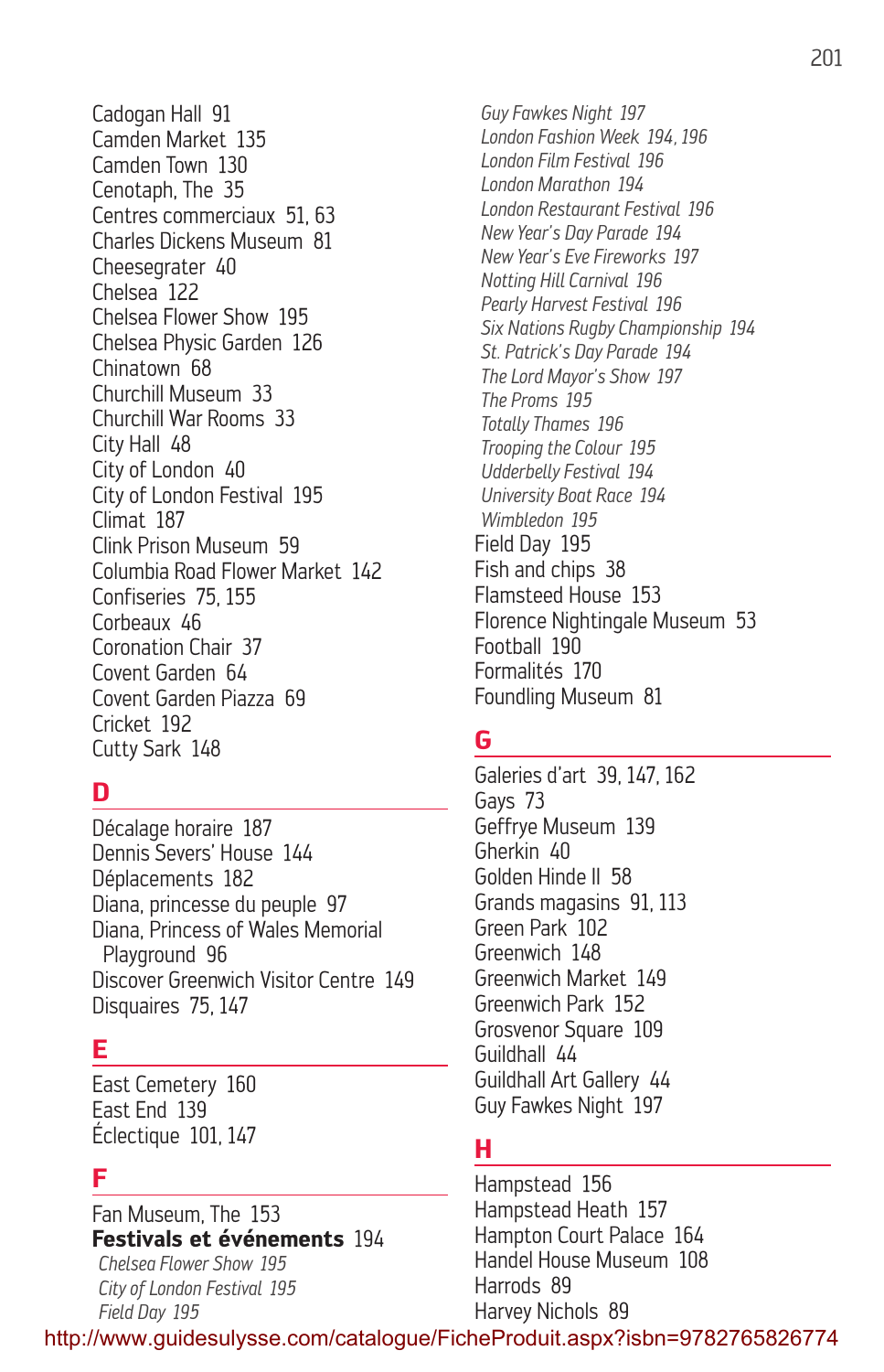#### **Hébergement** 175

*40 Winks 182 Apex City of London Hotel 177 Arosfa 179 Artist Residence London 181 Brown's 180 Captain Bligh House 177 Haymarket Hotel 179 Hazlitt's 178 Hotel 41 176 Jesmond Hotel 179 Marylebone Inn Hotel 181 Mondrian London at Sea Containers 178 Number 37 182 One Aldwych 179 Qbic London City 182 Rough Luxe 179 St. Pancras Renaissance Hotel 179 The Beaufort Hotel 180 The Bermondsey Square Hotel 178 The Chesterfield 180 The Hoxton Hotel 182 The Levin 180 The Luna Simone Hotel 181 The Marylebone Hotel 181 The Milestone 180 The Montcalm at the Brewery 177 The Nadler Soho 178 The Portobello 180 The Rookery 177* Her Majesty's Theatre 74 Heures d'ouverture 187 Highgate 156 Highgate Cemetery 160 HMS Belfast 48 Holland Park 92 Horse Guards Parade 33 Household Cavalry Museum 34 Houses of Parliament 36 Hyde Park 106 Hyde Park Corner 103

#### **I**

Imperial War Museum 52

## **J**

Jacksons Lane 162 Jeux olympiques 166 Jouets 113

Jours fériés 187 Jubilee Gardens 56

## **K**

Keats House 156 Kensington Gardens 96 Kensington Palace 92, 93 Kenwood House 160 Kew Gardens 163 Kew Palace 163 King Henry's Mound 166 King's Cross 76 King's Cross Station 76 Knightsbridge 85

#### **L**

Leicester Square 68 Leighton House Museum 93 LGBT 73 Librairies 75, 84, 121 Little Morocco 98 Little Venice 119 Livres d'occasion 63 London Bridge 60 London City Airport 173 London Coliseum 74 London Dungeon 59 London Eye 53 London Fashion Week 194, 196 London Film Festival 196 London Gatwick Airport 171 London Heathrow Airport 170 London Luton Airport 173 London Marathon 194 London Restaurant Festival 196 London Stansted Airport 172 London Transport Museum 69 London Zoo 131 Lord Mayor's Show, The 197 Lord's Cricket Ground 118

#### **M**

Madame Tussauds 115 Mall, The 28 Marble Arch 106 Marylebone 114 Mayfair 102

http://www.guidesulysse.com/catalogue/FicheProduit.aspx?isbn=9782765826774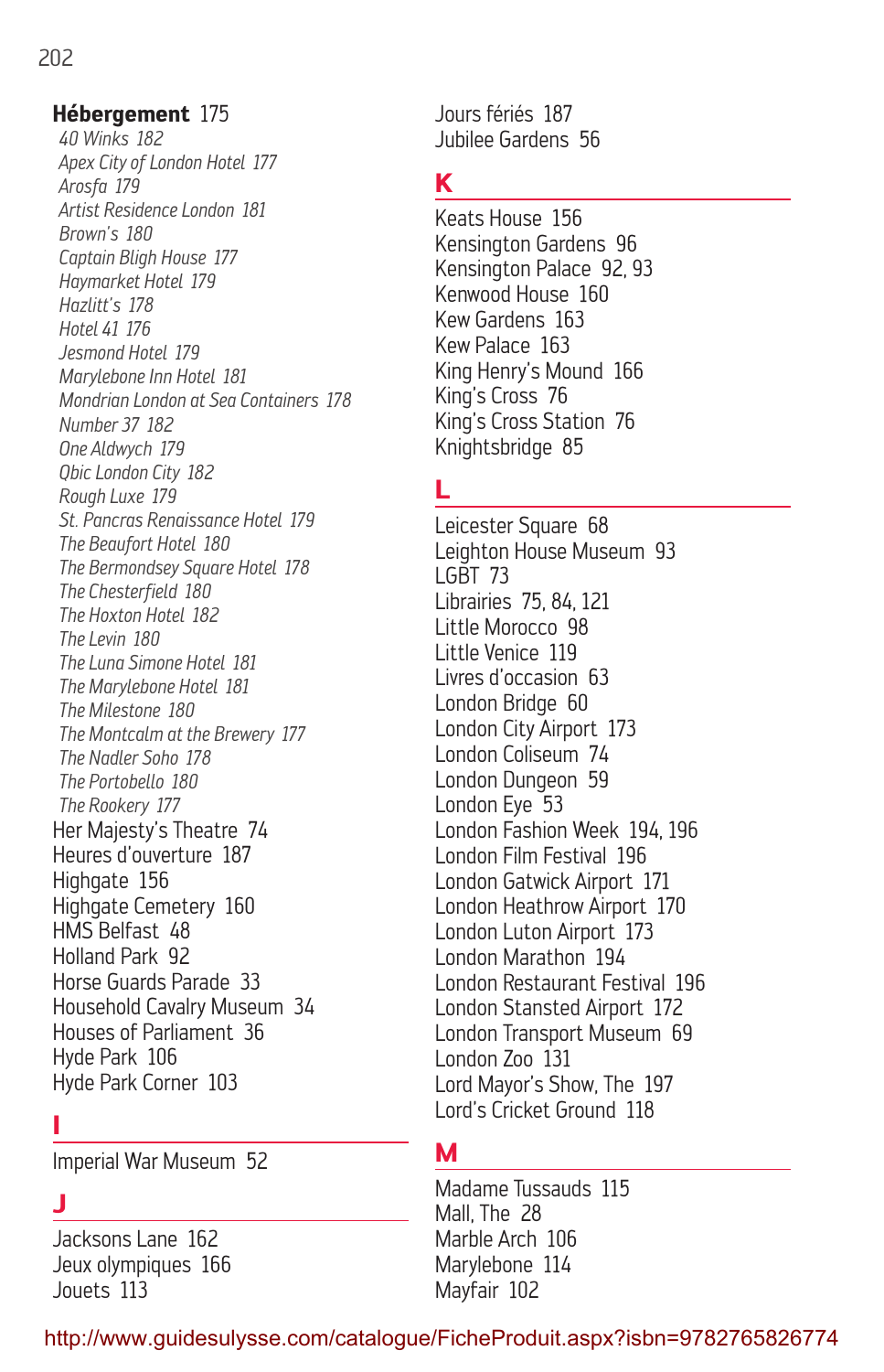Millennium Bridge 57 Monnaie 186 Monument to the Great Fire of London 45 Monument to the Women of World War II 34 **Musées** *2 Willow Road 157 Bank of England Museum 44 British Museum 80 Charles Dickens Museum 81 Churchill Museum 33 Clink Prison Museum 59 Dennis Severs' House 144 Fan Museum, The 153 Florence Nightingale Museum 53 Foundling Museum 81 Geffrye Museum 139 Guildhall Art Gallery 44 Hampton Court Palace 164 Handel House Museum 108 Household Cavalry Museum 34 Imperial War Museum 52 Keats House 156 Kenwood House 160 Leighton House Museum 93 London Dungeon 59 London Transport Museum 69 Madame Tussauds 115 Museum of London 41 Museum of London Docklands 163 National Gallery 65 National Maritime Museum 149 National Portrait Gallery 65 Natural History Museum 86 Old Operating Theatre Museum 59 Peter Harrison Planetarium 153 Queen's House, The 152 Royal Academy of Arts 107 Royal Observatory 152 Saatchi Gallery 123 Science Museum 86 Sherlock Holmes Museum 115 Sir John Soane's Museum 81 Somerset House 71 Tate Britain 122 Tate Modern 57 Tower Bridge Exhibition 48 Victoria and Albert Museum 85 Wallace Collection, The 114*

*Warner Bros. Studio Tour London – The Making of Harry Potter 167 Wellcome Collection 78 Whitechapel Gallery 143 Windsor Castle 166* Museum of London 41 Museum of London Docklands 163

#### **N**

National Gallery 65 National Maritime Museum 149 National Portrait Gallery 65 Natural History Museum 86 Nelson's Column 64 New Year's Day Parade 194 New Year's Eve Fireworks 197 Notting Hill 92 Notting Hill Carnival 196

#### **O**

O2, The 155 Old Operating Theatre Museum 59 Old Royal Naval College 149 Old Spitalfields Market 143 Open Air Theatre 131 Orientation 182 Oxford Street 107

## **P**

Palace of Westminster 36 Parapluies 84 Parliament Hill 157 Parliament Square 35 Passeports 170 Pearly Harvest Festival 196 Peter Harrison Planetarium 153 Piccadilly Circus 68 Pimlico 122 Platform 9 ¾ 76 Portobello Road Market 98 Pourboire 188 Presse écrite 189 Primrose Hill 130 Proms, The 195 Puppet Theatre Barge 120

## **Q**

Queen Elizabeth II Great Court 80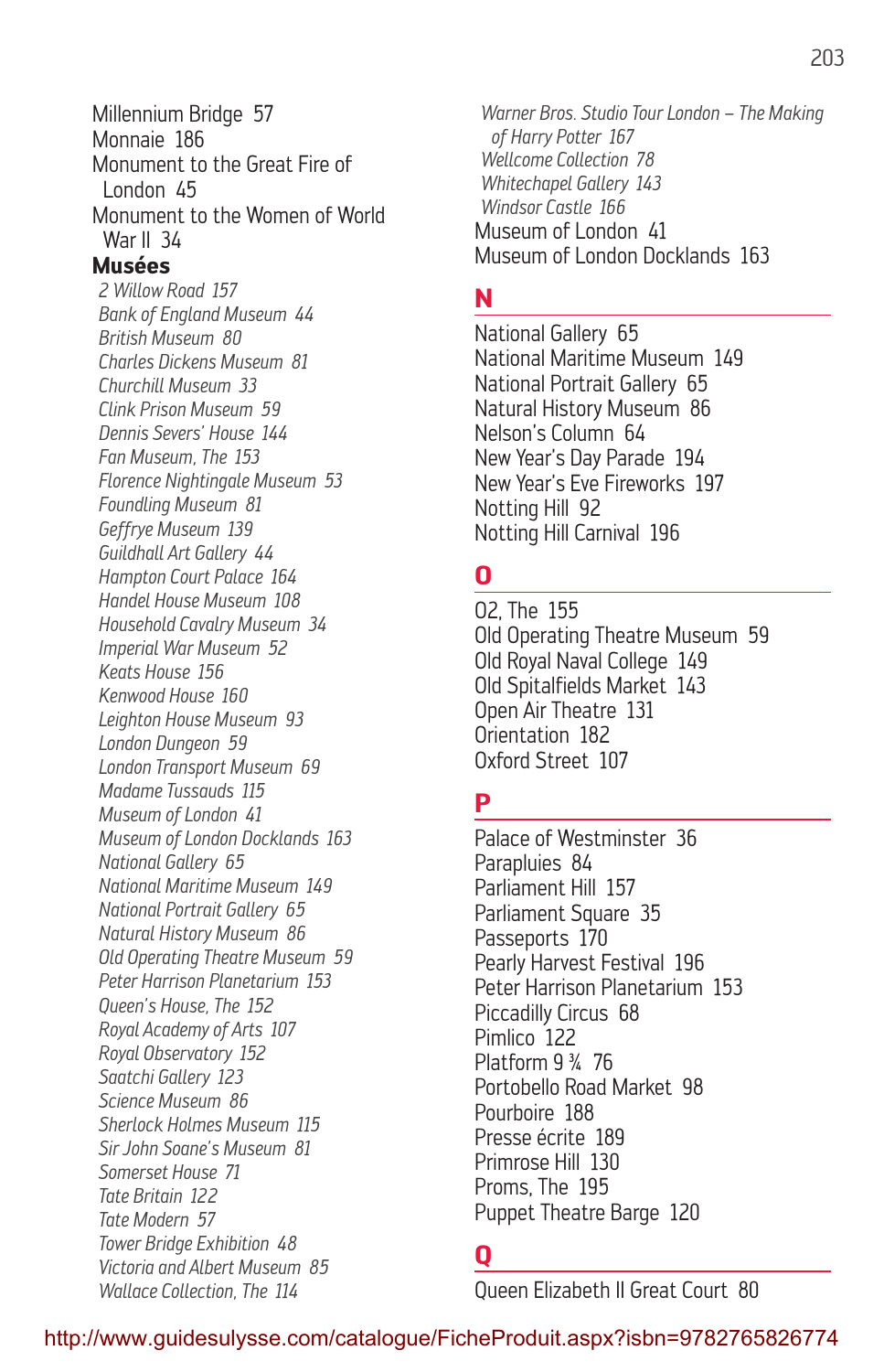204

Queen Elizabeth Olympic Park 166 Queen Mary's Dolls' House 166 Queen's House, The 152 Queen's Theatre, The 74

## **R**

Regent's Canal 134 Regent's Park 131 Regent Street 107 Relève de la garde de Sa Majesté 29 Renseignements touristiques 189 **Restaurants** 190 *Arancini Factory 135 Asakusa 136 Avenue 111 Bird of Smithfield 50 Black Vanilla Gelateria 154 Books for Cooks Test Kitchen 99 Brasserie Zédel 110 Bubbledogs 82 Cantina Laredo 72 Caravan 83 Cellarium Café & Terrace 38 Cereal Killer Cafe 145 Chiltern Firehouse 120 City Càphê 49 Clos Maggiore 71 Coco Momo 119 Comptoir Libanais 90 Dabbous 83 Dinner by Heston Blumenthal 90 Dishoom 72 Duck and Waffle 50 Fernandez & Wells 89 Fischer's 120 Five Fields 128 Ginger & White 161 Gordon's Wine Bar 72 Gymkhana 111 Haozhan 72 High Timber 50 Hix 73 Hummingbird Bakery 90 Hutong 63 ICCo 82 Jubo 145 La Fromagerie 119 Le Garrick 73 Le Gavroche 111 Locanda Ottoemezzo 100*

*London Review Cake Shop 82 Lucheonette 61 Lyle's 146 Medlar 128 Mimmo La Bufala 161 Monmouth Coffee Company 61 Muriel's Kitchen 71 Odette's 136 Ognisko Polski 90 Pimlico Fresh 128 Poppies 136 Rabot 1745 62 Restaurant Gordon Ramsay 129 Rochelle Canteen 145 Roux at Parliament Square 39 Smack Lobster Roll Deli 109 St. John 51 St. John Bread and Wine 145 St. Stephen's Tavern Pub 38 Tesco Express 38 The Bengal Lancer 136 The Blues Kitchen 145 The Breakfast Club 145 The Chicken Shop 161 The Dickens's Inn 49 The Draft House 49 The Founder's Arms 62 The Gilbert Scott 83 The Gipsy Moth 154 The Gladstone Arms 62 The Green Café 154 The Holly Bush 161 The Ledbury 100 The Old Brewery 155 The Orangery 99 The Palm Court at The Ritz 111 The Providores and Tapa Room 120 The Red Lion 38 The Shed 100 The Southwark Tavern 62 Whole Foods Market 99* Richmond Park 164 Ronnie Scott's Jazz Club 75 Roundhouse, The 138 Royal Academy of Arts 107 Royal Albert Hall 88 Royal Court Theatre 129 Royal Hospital Chelsea 126 Royal Mews 32 Royal National Theatre 63